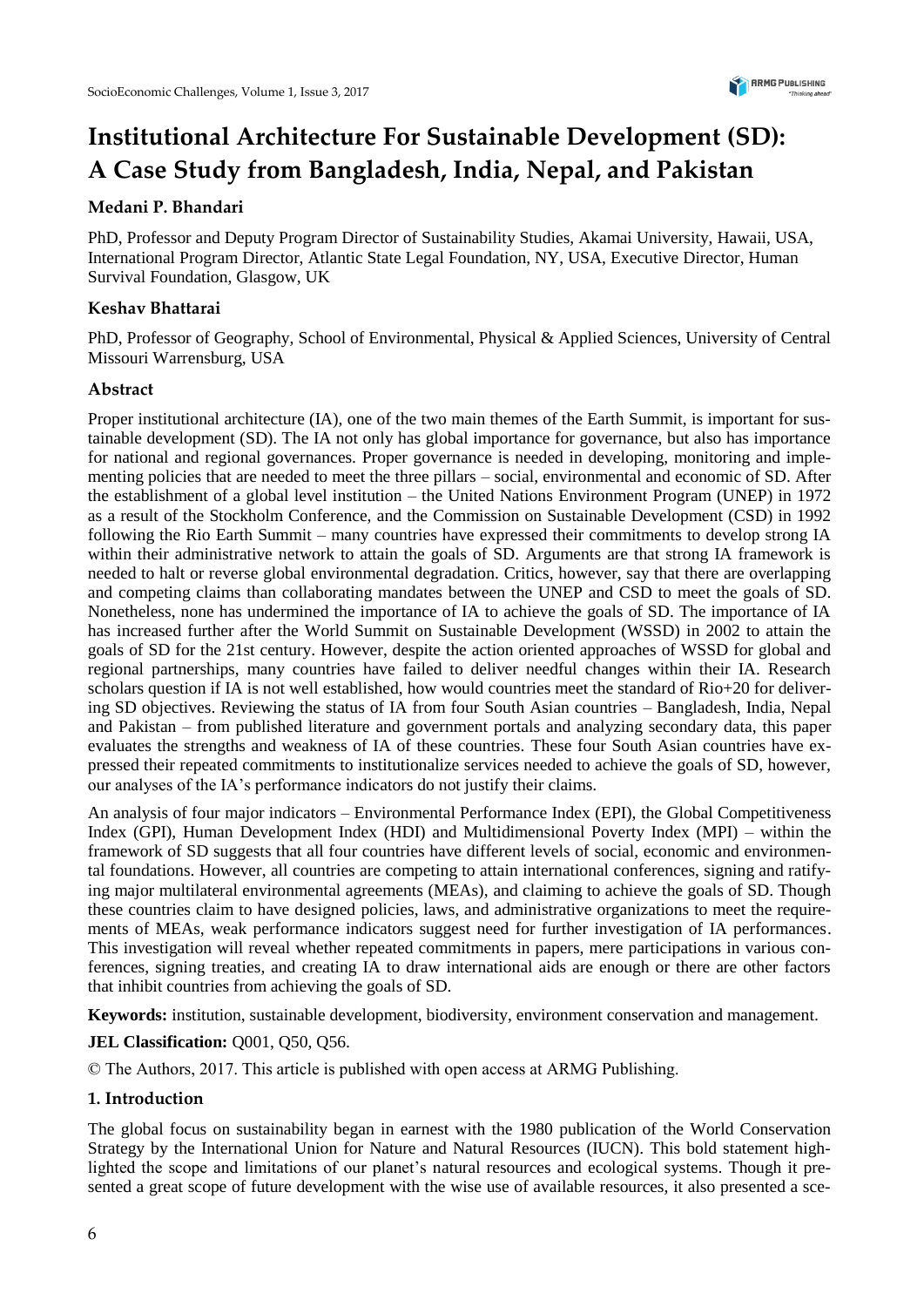

nario how humankind's current and future uses of resources would diminish the carrying capacities of our ecosystems. Though neoliberalists might disagree with the arguments of limiting carrying capacity in view of the new innovative measures, the Brundtland Commission on Sustainable Development (CSD) in 1987 has realized the possibilities of deteriorating ecosystem services if the present trend of resource consumption continues without alternatives. It even coined the term of sustainable development (SD) for the wise use of resources, so as to ensure their availabilities for future generations. The Brundtland report gained much importance in the UN Conference on Environment and Development (UNCED) in Rio de Janeiro in 1992. Agenda 21 of this UNCED emphasized much on the sustainable aspect of ecosystem services. Since then SD got more importance both in concept and practice. Today, the UN and its agencies are embedding the term SD in each of their activities as envisioned by the CSD. As members of the UN, the South Asian countries – Bangladesh, India, Nepal, and Pakistan – are actively participating in each that is emphasized by CSD. These countries have signed numbers of major binding and non-binding international agreements related to SD. For example, they have ratified biodiversity and environment conservation proposed by the UN. In line to many binding agreements, these countries have created legal instruments to sustain their domestic environments, especially since the 1972 Stockholm Conference as the vice chairs of the World Summit for Sustainable Development (WSSD) Anaedu and Engfeldt wrote:

*Ensuring an effective institutional framework for sustainable development at all levels is key to the realization of the goals of sustainable development. To achieve these goals and to meet the emerging challenges, the sustainable development governance architecture needs to be strengthened at the international, regional, and national levels as these are inextricably linked and mutually interdependent. There is a clear need to enhance the responsiveness of the current institutional arrangements for the full implementation of Agenda 21, bearing in mind all relevant principles, including in particular, the principle of common but differentiated responsibilities of States* (2002:2).

The above statement embraces the definition what Brundtland outlined in 1987 "*development that meets the needs of the present without compromising the ability of future generations to meet their own needs*" (p. 41). In line to the SD, the WSSD (2002) suggested to focus on six major areas, to attain global sustainability. These include: Poverty eradication; Sustainable management and conservation of natural resources; Making globalization fit with the sustainable goals; Improving governance at all levels; and Providing funding for research to find alternative means through scientific and technological innovation to sustain the development (WSSD 2002; Von Schomberg 2002). Anaedu and Engfeldt (2002) proposed for the strong institutional development at the international, national, and regional levels to improve functioning in these areas. Prior to the WSSD meeting, the UN urged that its Rio declaration signatory countries must submit a profile of their institutional strengths and weakness and should show their commitments to SD. Accordingly, Bangladesh, India, Nepal and Bangladesh submitted their institutional profiles. The main argument of this paper is whether the submission of institutional infrastructure is enough to show commitment for the SD or there are other factors that hinder the signatory countries to achieve the goals of SD.

With this brief introduction, first we present major key themes of SD as proposed by the CSD. This will be followed by country's backgrounds and their overall performances. Then we present institutional arrangements in tackling issues of sustainable development. We also review the historical legacy and cooperative practices adapted in these four countries. This will be followed by a conclusive summary and references.

#### **Key themes suggested by the Commission on Sustainable Development (CSD)**

The key themes of CSD can provide crucial guidance for decision-making in a variety of ways, for example, transforming physical and social science knowledge into manageable objects. Such a transformation not only helps in decision-making process through the calibration of sustainable SD goals, but also, they signal an early warning, if adversities are noticed in economic, social and environmental conditions. The Chapter 40 of Agenda 21 of the Rio Earth Summit 1992 calls for signatories' countries to harmonize their SD efforts at international, national, and local levels and ease the decision-making processes. Accordingly, in 1995, the CSD called upon the organizations of the UN systems to implement the key elements of the CSD. The Nineteenth Special Session of the General Assembly held in 1997 affirmed the importance of key themes of SD (as contained in para. 111 and 133.b of the Program for Further Implementation of Agenda 21). It also suggested mechanisms how to exchange information among all interested actors on research, methodological and practical activities associated with indicators of SD. In the methodology, it established a freely accessible database available to governments, provide training for capacity building at the regional and national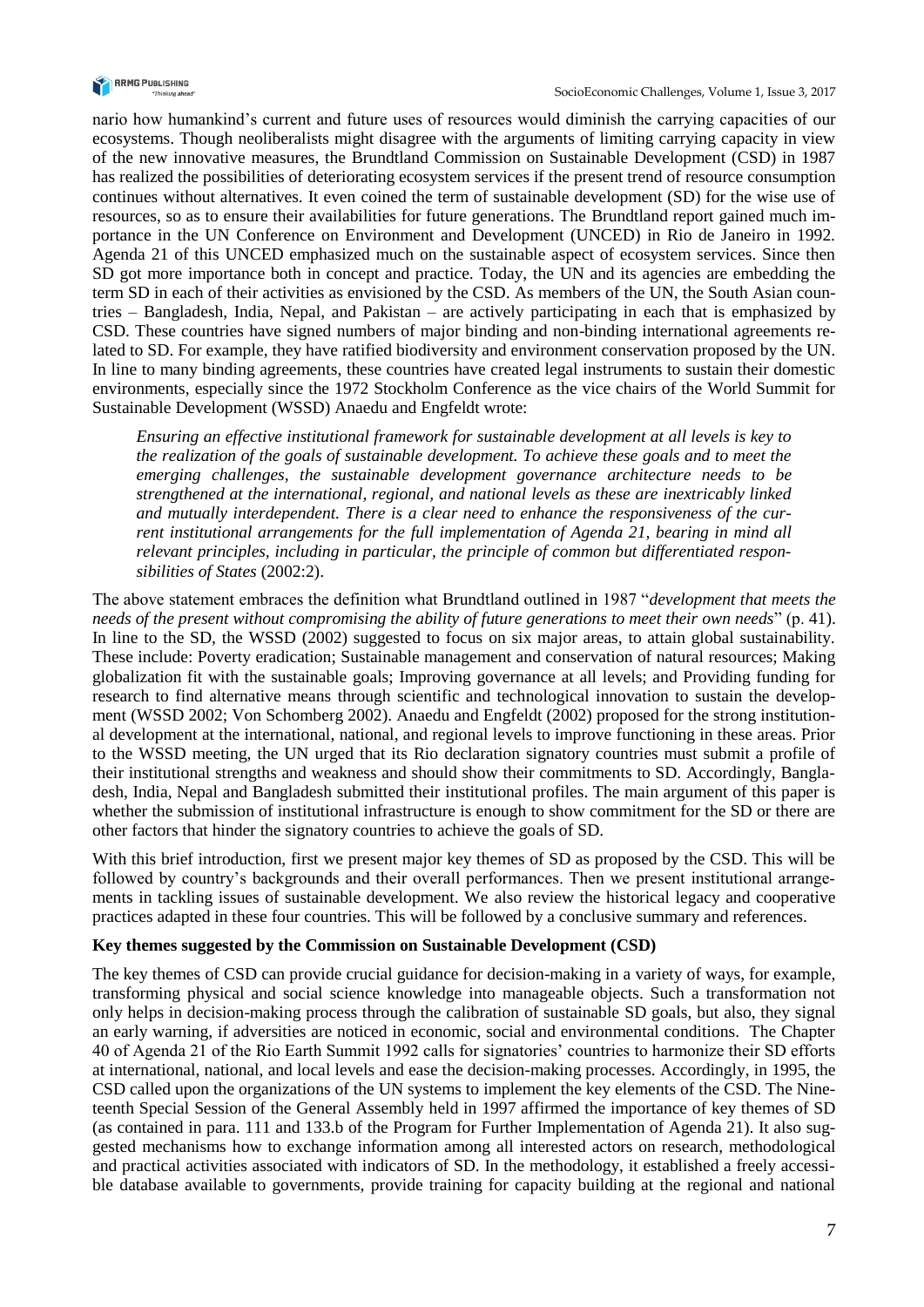levels in the use of the indicators for monitoring progress towards SD; testing of an appropriate combination of indicators and identification and assessment of linkages among the economic, social, institutional and environmental elements of SD to further facilitate decision-making processes at all levels. Some of the indicators developed by the CSD are listed in Table 1.

| <b>Social</b>                        | <b>Environmental</b>                        |
|--------------------------------------|---------------------------------------------|
| Education                            | Freshwater/groundwater                      |
| Employment                           | Agriculture/secure food supply              |
| Health/water supply/sanitation       | Urban                                       |
| Housing                              | Coastal Zone                                |
| Welfare and quality of life          | Marine environnement/corral reef protection |
| Cultural heritage                    | Fisheries                                   |
| Poverty/income distribution          | Biodiversity/biotechnology                  |
| Crime                                | Sustainable forest management               |
| Population                           | Air pollution and ozone depletion           |
| Social and ethical values            | Global climate change/sea level rise        |
| Role of women                        | Sustainable use of natural resources        |
| Access to land and resources         | Sustainable tourism                         |
| Community structure                  | Restricted carrying capacity                |
| Equity/social exclusion              | Land use change                             |
| Economic                             | <b>Institutional</b>                        |
| Economic dependency/Indebtedness/ODA | Integrated decision-making                  |
| Energy                               | Capacity building                           |
| Consumption and production patterns  | Science and technology                      |
| Waste management                     | Public awareness and information            |
| Transportation                       | International conventions and cooperation   |
| Mining                               | Governance/role of civic society            |
| Economic structure and development   | Institutional and legislative frameworks    |
| Trade                                | Disaster preparedness                       |
| Productivity                         | Public participation                        |

|  |  | Table 1. Key themes suggested by Commission on Sustainable Development (CSD) |  |
|--|--|------------------------------------------------------------------------------|--|
|  |  |                                                                              |  |

Source: UN-DSD 2007.

As shown in Table 1, these development indicators are grouped under four themes. Our major goal is to explore how institutional arrangements have been made and utilized in the four South Asian countries. Since there is no universal model to examine country-specific institutional architecture for SD, we analyze the countries' situation by utilizing the Governance and Environmental Performance Index (EPI); the Global Competitiveness Index (GCI) and Human Development Index (HDI) and Multidimensional Poverty Index (MPI). In addition, we also used the baseline data submitted by WSSD 2002 for the respected countries.

#### **2. Country status in term of SD**

A vast difference exists in economy, demography, and socio-political conditions among four countries. To compare the economic indices, we used geographical area, total population, population density, purchasing power parity (PPP) GNI/capita (US\$), GNI/capita (US\$), and annual growth GDP (%) (Table 2).

| Country    | Land surface in<br>$000$ sq. km.) | Population in<br>million 2010 | Population density<br>(per sq. km.) $2010$ | PPP GNI/capita<br>(US\$) 2010 | GNI/capita<br>(US\$) 2010 | Annual growth<br>GDP (%) 2010 |
|------------|-----------------------------------|-------------------------------|--------------------------------------------|-------------------------------|---------------------------|-------------------------------|
| Bangladesh | 144                               | 160                           | 1157.83                                    | 1550                          | 580                       | 6.2                           |
| India      | 3287                              | 1181.4                        | 350.61                                     | 3280                          | 1.220                     | 7.3                           |
| Nepal      | 147                               | 28.9                          | 202.06                                     | 1180                          | 440                       | 5.3                           |
| Pakistan   | 796                               | 184                           | 206.90                                     | 2680                          | .000                      |                               |

Table 2. A brief comparative account of four countries

Source: Environmental Performance Index (EPI) (2010); World Bank (2011); Bhandari (2012).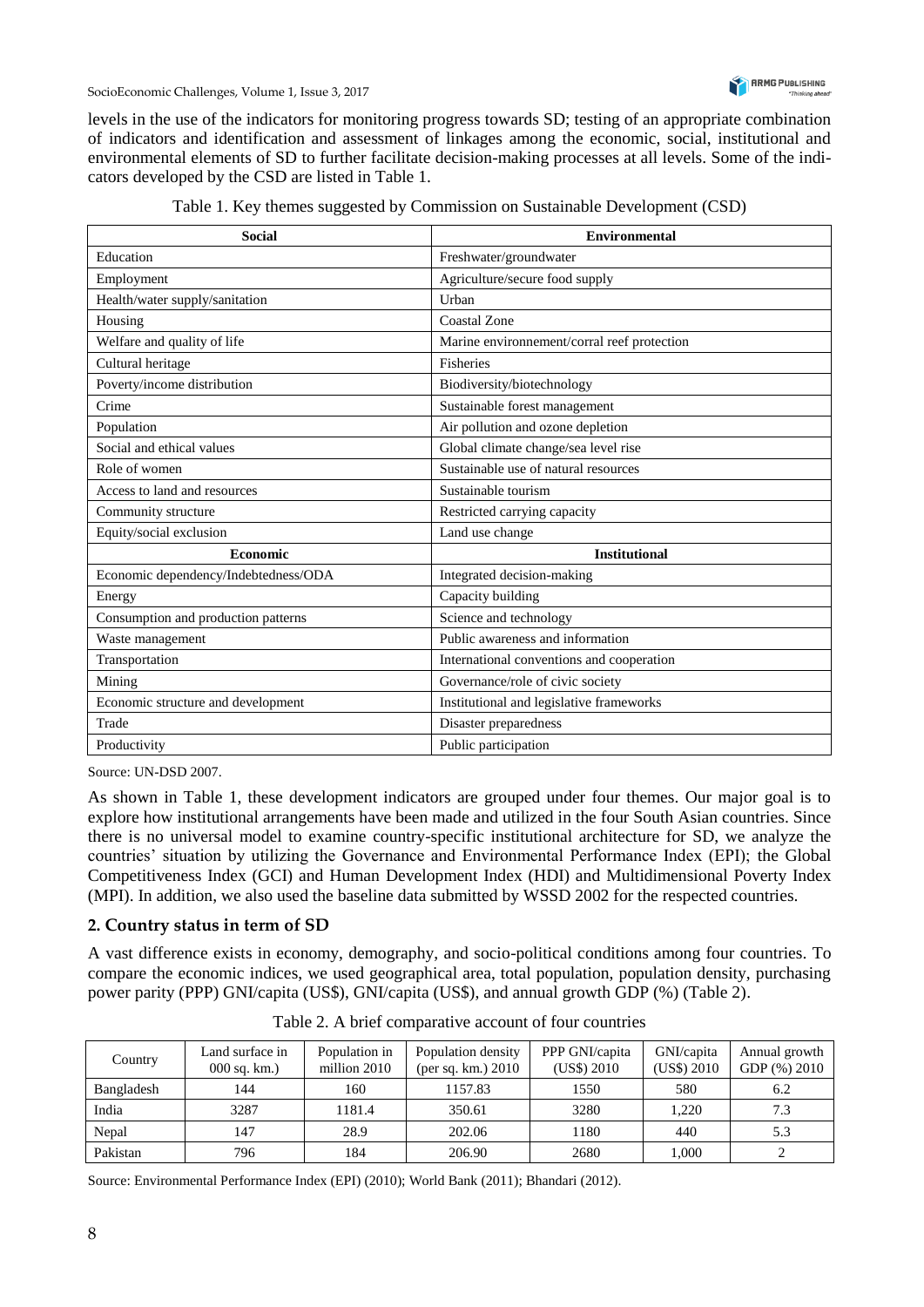

Table 2 indicates that in terms of GDP India ranks first among four countries followed by Pakistan and Bangladesh and Nepal. However, when comparing the Human Development Index (HDI) and Multidimensional Poverty Index (MPI) all four countries exhibit low performances (Table 3).

| HDI<br>rank | Country      | a     |      | $\mathbf{c}$ | d    | e     |      | g     | <b>MPI</b><br>rank | <b>MPI</b><br>index |
|-------------|--------------|-------|------|--------------|------|-------|------|-------|--------------------|---------------------|
| 119         | India $**$   | 0.519 | 64.4 | 4.4          | 10.3 | 3,337 | -6   | 0.549 | 73                 | 0.2962              |
| 125         | Pakistan **  | 0.490 | 67.2 | 4.9          | 6.8  | 2,678 | $-4$ | 0.523 | 69                 | 0.2754              |
| 129         | Bangladesh*  | 0.469 | 66.9 | 4.8          | 8.1  | .587  | 12   | 0.543 | 72                 | 0.2914              |
| 138         | $N$ epal $*$ | 0.428 | 67.5 | 3.2          | 8.8  | .201  | 12   | 0.506 | 81                 | 0.3499              |

Table 3. HDI and MPI Index and its components

Notes: (a) = Human Development Index (HDI) in 0-1 scale; (b) = Life expectancy at birth: Number of years a newborn infant could expect to live if prevailing patterns of age-specific mortality rates at the time of birth were to stay the same throughout the infant's life; (c) = Mean years of schooling: Average number of years of education received by people ages 25 and older in their lifetime based on education attainment levels of the population converted into years of schooling based on theoretical durations of each level of education attended; (d)  $=$  Expected years of schooling: Number of years of schooling that a child of school entrance age can expect to receive if prevailing patterns of age-specific enrolment rates were to stay the same throughout the child's life; (e) = Gross national income (GNI) per capita (PPP US\$ 2008); (f) = GNI per capita rank minus HDI rank; and (g) = Non-income HDI value: Value of Human Development Index computed from life expectancy and education index only in 0-1 scale; \*\* Medium Human Development; \* Low Human Development. Similarly, MPI considers different variables and weighted through the range of deprivations that afflict a person's life at the same time in 0-1 scale.

Source: UNDP (2010: 223-224); Alkire and Santos (2010) (Data from Multidimensional Poverty Index: 2010 and OPHI 2010)*.*

Table 3 shows that in terms of both HDI and MPI, the conditions of all four countries are not strong at a global scale. For example, among the 169 nations used in the HDI index, India ranks  $119<sup>th</sup>$  (where lower rank represents better and higher rank represents worse performance), followed by Pakistan 125, Bangladesh 129 and Nepal 138 rank. Similarly, in terms of MPI Pakistan ranks 69<sup>th</sup> followed by Bangladesh at  $72<sup>nd</sup>$ , whereas India ranks  $73<sup>rd</sup>$  (below Bangladesh) and Nepal ranks  $81<sup>st</sup>$  among 104 countries on MPI. The lower MPI rank indicates the gap between and the rich and poor. The higher HDI of India among the four countries puts India in a better situation; however, Bangladesh precedes India in term of MPI (Allvoices 2010). These poor performances indicate that despite willingness to ratify various treaties upon the call of UN, it is unlikely that they can achieve the goals of SD.

In the overall competitiveness, measured with reference to the strength of three categories, these four countries show poor performances. The categories include (1) basic requirements: institutions, infrastructure, macroeconomic environment and health and primary education; (2) efficiency enhancers: higher education and training, goods market efficiency, labor market efficiency, financial market development, technological readiness; market size; and (3) innovation and sophistication factors: business sophistication and innovation (WEF 2010:4-8). Among these three categories, the institutional strength is the first indicator followed by infrastructure, followed by macroeconomics, and health and education.

| Country/Economy | GCI 2010 Rank | GCI 2010 Score | GCI 2009 Rank | Change 2009-2010 |
|-----------------|---------------|----------------|---------------|------------------|
| Bangladesh      | 107           | 3.64           | 106           |                  |
| India           |               | 4.33           | 49            |                  |
| Nepal           | 130           | 3.34           | 125           | - 1              |
| Pakistan        | 1つつ           | 3.48           | 101           | າາ<br>$-L$       |

Table 4. Global Competitiveness Index (GCI)

Note: There were 139 nations used in the competitiveness measurement; wherein higher rank was assigned to the best performing countries and 139 was the worst ranked in terms of performance. Similarly, the scores were 1-7, where 1 shows no competitiveness and 7 as the strongest competitiveness. For example, as shown in Table 4, India's position in the index score is only 4.33; in another word India's has achieved only 61.86 percent strength of competitiveness; Bangladesh scores 3.64; only 52 percent; Pakistan score 3.48; 49.71 percent and Nepal score of 3.34; 47.71 percent strength of competitiveness respectively (WEF 2010).

Source: WEF (2010).

Table 4 provides a general understanding of countries' inability to create institutional capacity for sustainable development (Sathaye 2006). It reveals from Table 4 that in all four countries exhibit weak in overall competitiveness, with only India gaining just above the global mean score of 3.7. Further, there are no signs of degradation; for example, within a year, Pakistan's position dropped drastically by 22 points, Nepal by 5,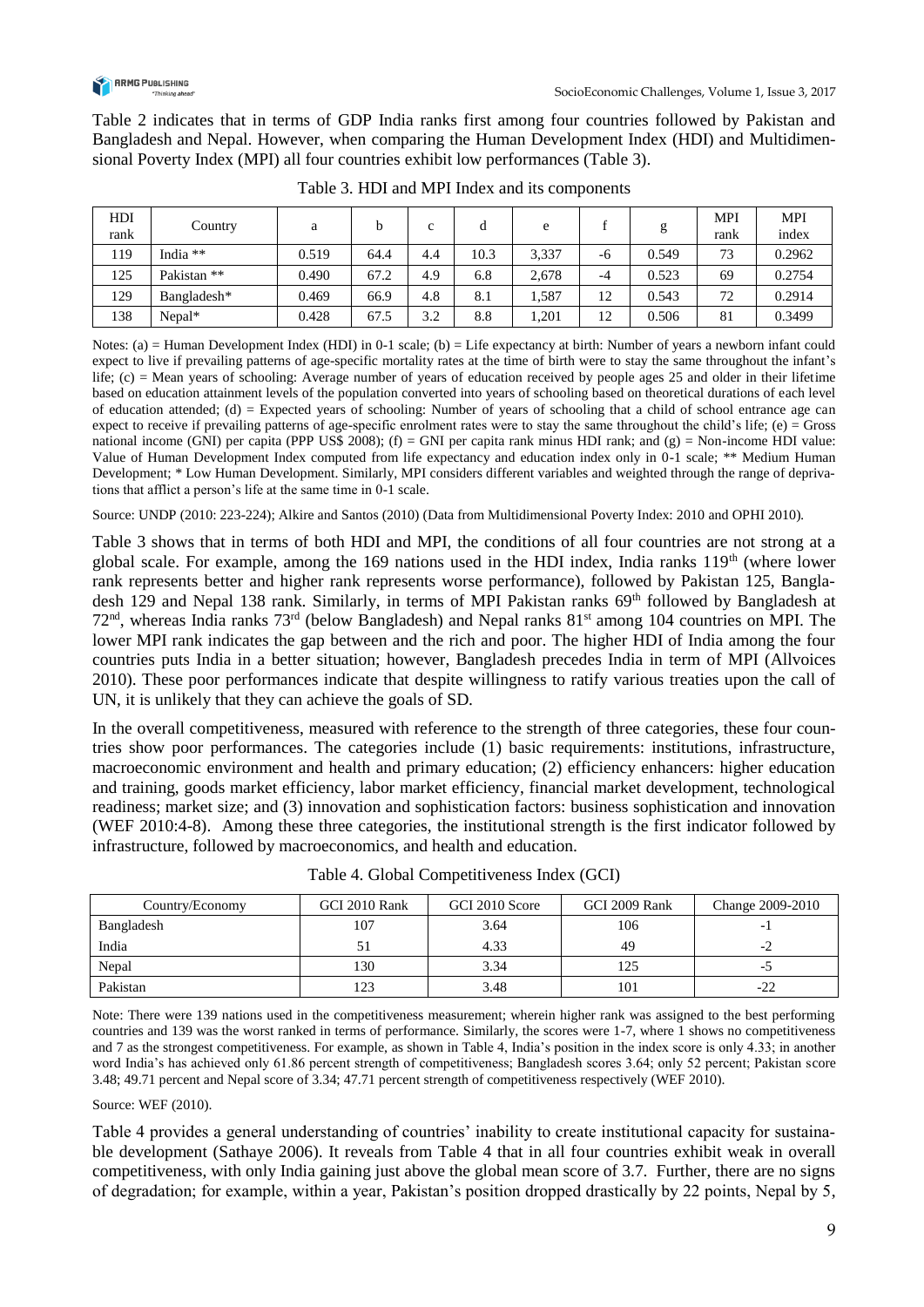India by 2 and Bangladesh by 1. The competitive index provides an important framework for understanding the strengths and weaknesses of countries' Institutional Architecture for SD.

A country's institutional competitiveness can also be seen as a proxy measure of SD. It shows how well a country placed in the contemporary sustainable development millennium goals to achieve the goals of Agenda 21. WSSD's (2002) Proclamation Five asserts that economic development, social development and environmental protection are the major pillars of SD at the local, national, regional and global levels (UN 2002). Figure 1 shows basic requirements: institutions, infrastructure, macroeconomic environment and health and primary education conditions of four countries, where Pakistan ranks lowest (81), Nepal ranks 125, and Bangladesh ranks 114. In terms of infrastructure Nepal is the worst globally having the lowest rank of 139, whereas Bangladesh ranks at 133. Among all four basic requirements, India retains a good ranking; however, in the health and primary education category it ranks 104, with the score of 5.16. Despite maintaining good status among the four Asian countries, India also ranks low in the global competitiveness (Table 4).



**Figure 1. Global Competitiveness Index: basic requirements**

Source: data compiled from the World Economic Forum (2010).

The quality of institutions has a strong bearing on competitiveness and growth as it influences investment decision-making and the organization of production including the rationalization of distribution of resources among citizens (WEF, 2010:4). Figure 2 show the level of strengths of 21 indicators among these four countries. These theme indicators include the social and economic aspects of the sustainability as prioritised by the CSD to attain the goal of SD.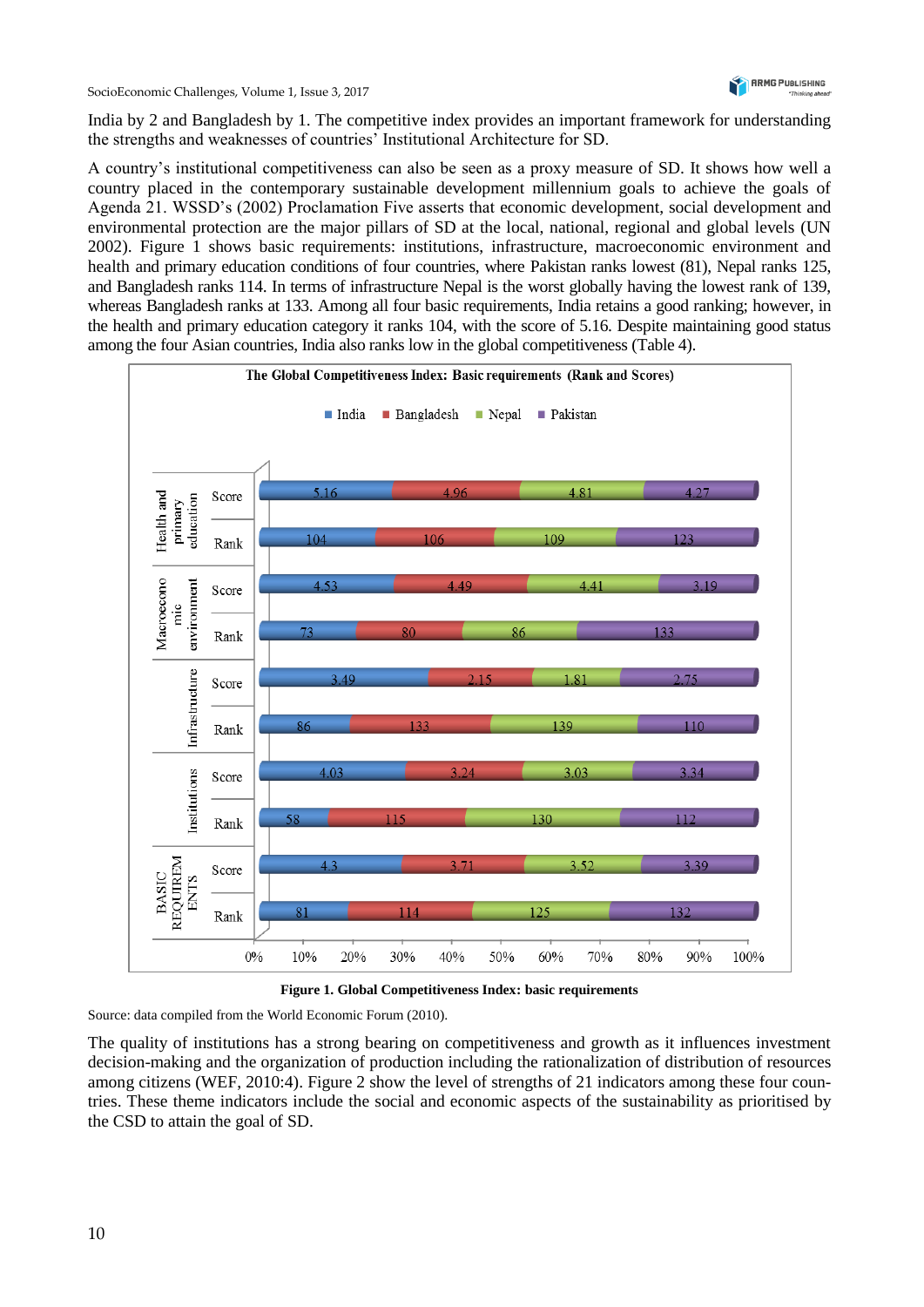





Source: data compiled from the World Economic Forum (2010).

Figure 2 indicates that in term of terrorism, Pakistan ranks  $2<sup>nd</sup>$  (Rank 138 among 139) and Nepal ranks  $3<sup>rd</sup>$ (Rank 137). Terrorism ranking is measured based on the cost a country has to contain terrorist activities. Terrorism impacts negatively on the institutional development. On burden of government regulation, Pakistan ranks 72, followed by India at 95, Bangladesh at 102, and Nepal at 114; on public trust of politicians, India ranks 88, Pakistan 91, Bangladesh 115 and Nepal 130; and on irregular payments and bribes India ranks 83, Pakistan 117, Nepal 130 and Bangladesh 137 (third worst in the world). These indicators show constrains faced by a country in institutional development.

In term of the institutional competitiveness, all four countries show a similar pattern in HDI, MPI, and GCI. However, socio-political and economic performances are not only indicators to measure how well a nation manages the environment. Figure 3 provides a contrasting picture, where Nepal, a weak performing country in terms of the HDI, MPI, GCI and competitiveness, appears as a strong performer in terms of sustainable environmental management; however, it fails in meeting the goals of SD at the global standard.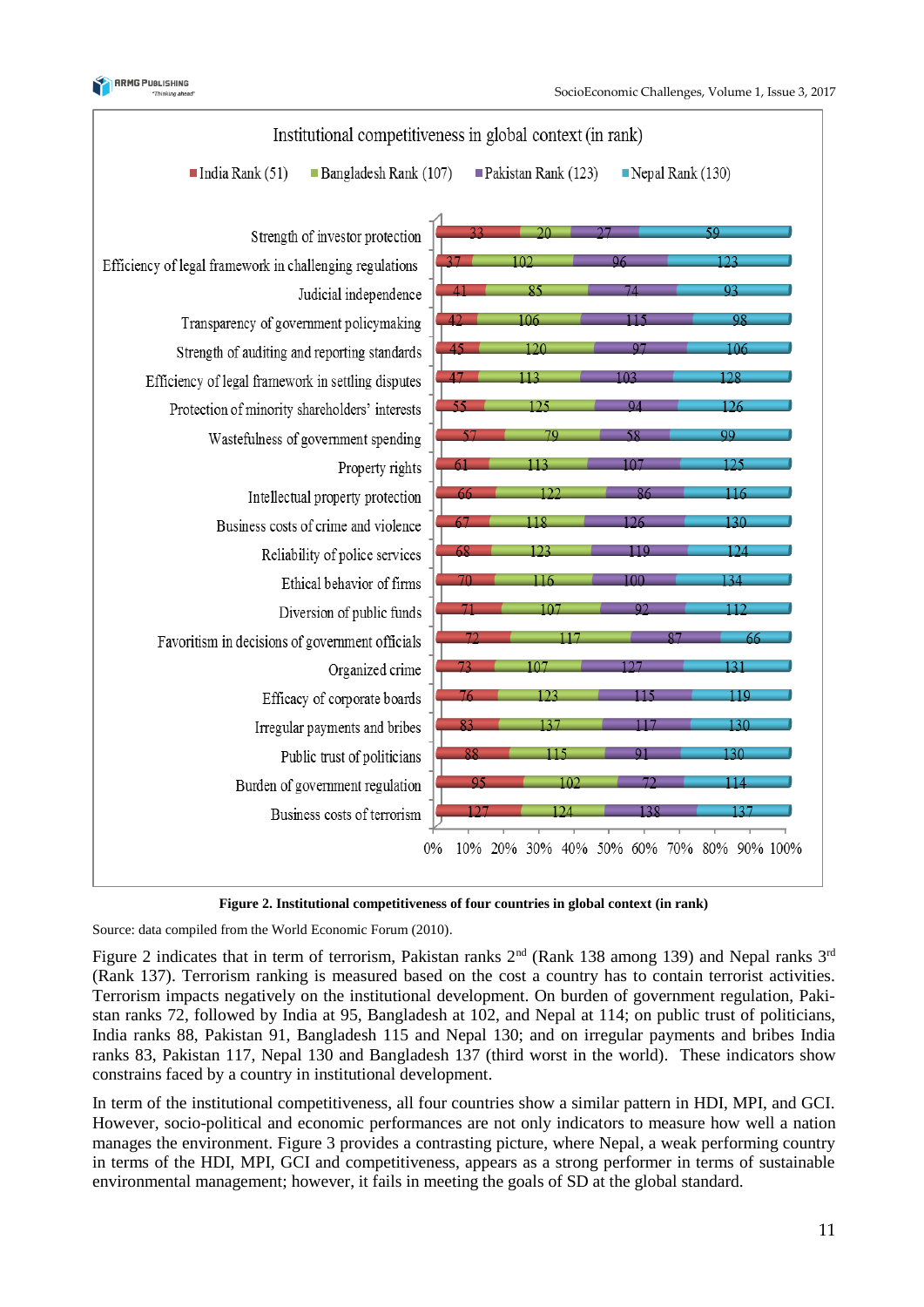



#### **Figure 3. Environmental Performance Index**

Plotted from EPI (2010) (higher values represent better performance) Note: numbers in brackets show comparative scores on the ten indicators and the other 20 show the impact factors. The higher percentage scores represent better performance.

Among the 20 major indicators used (Figure 3) Nepal shows good performance with 68.2 score, which is 4th among the Asian and Pacific region, whereas India ranks 20 with score of 48.3, Pakistan ranks 21 with a score of 48.0, and Bangladesh ranks 24 with the score of 44.0. Figure 3 indicates that countries do not perform consistently across all categories. Despite poor economic growth, Nepal has performed well even in the global context in terms of climate change with the score of 96.36; in terms of ecosystem vitality it scores 95.09,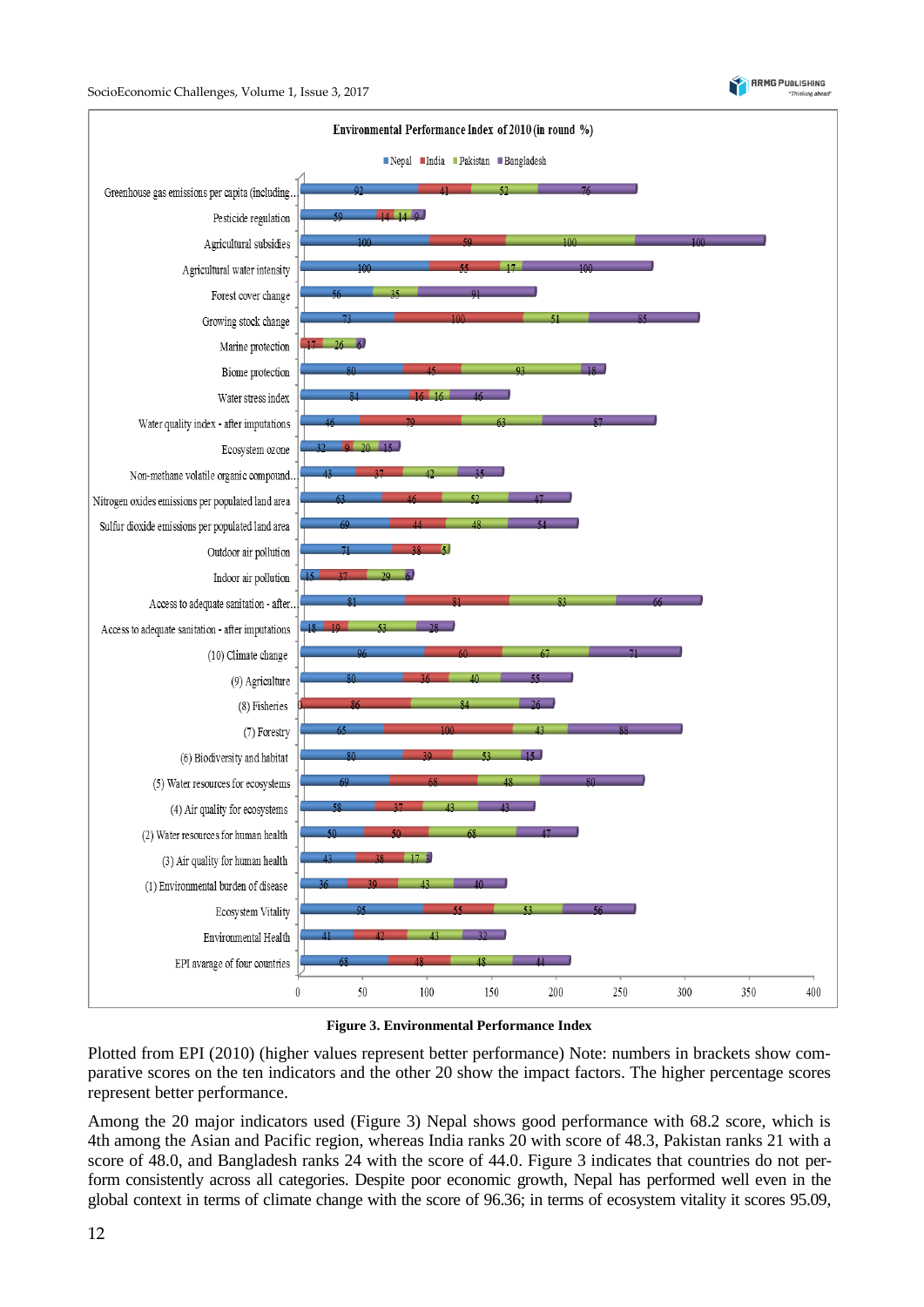

in biodiversity & habitat it scores 79.85, and in agriculture it scores 79.55, whereas in environmental burden of disease and environmental health it scored only 36.49. India demonstrates good performance in forestry management with a perfect score of 100; its fisheries management also is very good with 85.95 score (EPI 2010). In contrast Bangladesh, scores only 26.02 (worst among the four) in fisheries though fisheries constitute the major food source for this country. Nepal being landlocked is not included in the fishery category.

The above account reveals that a country's performance in meeting SD's goals depends upon the effective governance, the economic development, industrial growth, and emissions level in the atmosphere. Though Nepal performs best in term of the global climate, her good performances in this area probably are due to her poor industrial bases. As seen in the governance performance indices in the regional and the global context, Nepal ranks almost at the bottom in the competiveness index, because most of the government sectors are not working properly. A country's performance in one sector does not qualify a country in terms of performance indices. In the following paragraphs, we would like to review the countries' status in others measures of SD.

## **Sustainable development performance**

"Sustainable development is not a matter of discrete actions on a range of development concerns pertaining to society, economy and environment. It is about finding integrated approaches that address potentially multiple impacts and benefits across the three pillars of sustainable development (social, economic and environmental) to "find new ways of balancing equity, economics and ecology". This requires not only a need to define a vision that involves open, intense and continuing dialogue with all elements in society but also long-term investment in partnerships between nation states, as well as between governments at all levels, businesses, and civil society" (GoI 2010:39). It is not possible to evaluate the performance of SD just by examining one or two components, but it is requires the evaluation of multiple factors. Of these factors, institutional set up and associated components determine the performance of SD. Therefore, we evaluated the effectiveness of institutional performances by utilizing the most commonly used term—the environmental performance index (EPI) as suggested by the World Bank (2010:1) and EPI (2010). EPI reflects a how well or how poorly a government program is being conducted and what should be done to achieve a program's objectives. We evaluated some proxy scores of (1) environmental burden of disease; (2) water resources for human health; (3) air quality for human health; (4) air quality for ecosystems; (5) water resources for ecosystems; (6) biodiversity and habitat; (7) forestry; (8) fisheries; (9) agriculture; and (10) climate change (as illustrated in Figure 3).

We also evaluated how these countries are maintaining their environmental sustainability status. To do so, we utilized the countries' position papers submitted to the WSSD in 2002. These papers were helpful to examine how these countries are faring in the preparation for Rio+20 Summit. According to the UN, each country has to submit their past performances to show how they have achieved SD goals set by the Agenda 21. In order to qualify to attend the Rio+20 Summit each country must show significant improvement in trade, industry, energy, transport and sustainable tourism. Also, countries should have performed well in the management of hazardous, solid and radioactive wastes, and must have done some activities in the development of biotechnology and capacity building to be participants of Rio+20 Summit (UN 2002:i).

Table 5 summarizes the major indicators of sustainable development incorporated in the country profiles, which also reflect their institutional architecture for sustainable development.

| Issues / Country                                                                              | India          | Pakistan       | Nepal          | Bangladesh     |
|-----------------------------------------------------------------------------------------------|----------------|----------------|----------------|----------------|
| <b>National Decision-Making Structure</b>                                                     |                |                |                |                |
| 1. National Sustainable Development Coordination Body                                         | <b>Yes</b>     | <b>Yes</b>     | Yes            | <b>Yes</b>     |
| 2. National Sustainable Development Policy                                                    | <b>Yes</b>     | <b>Yes</b>     | <b>Yes</b>     | <b>Yes</b>     |
| 3. National Agenda 21/other strategy for SD                                                   | In Process     | N <sub>0</sub> | N <sub>0</sub> | N <sub>0</sub> |
| 4. Local/Regional Agenda(s) 21                                                                | N <sub>0</sub> | N <sub>0</sub> | N <sub>0</sub> | N <sub>0</sub> |
| 5. Environmental Impact Assessment Law                                                        | <b>Yes</b>     | Yes            | Yes            | Yes            |
| 6. Major Groups involved in Sustainable Development Deci-<br>sion-Making                      | <b>Yes</b>     | <b>Yes</b>     | Yes            | Yes            |
| 1. Sustainable Development or Environmental education in-<br>corporated into school curricula | <b>Yes</b>     | <b>Yes</b>     | Yes            | Yes            |

|  |  |  | Table 5. Summary of the major indicators of sustainable development |  |
|--|--|--|---------------------------------------------------------------------|--|
|  |  |  |                                                                     |  |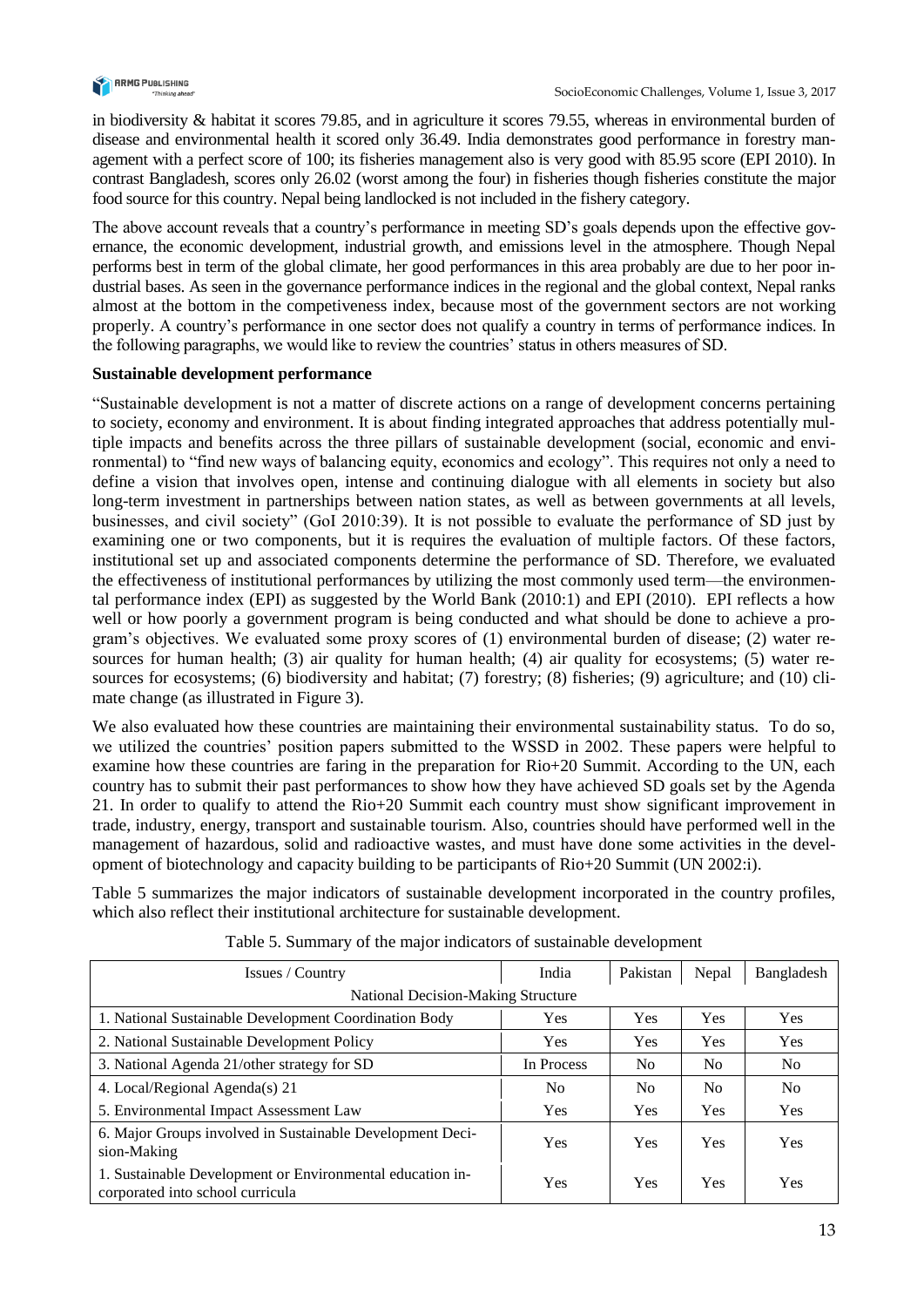

| Issues / Country                                                                      | India                       | Pakistan       | Nepal          | Bangladesh     |
|---------------------------------------------------------------------------------------|-----------------------------|----------------|----------------|----------------|
| National Instruments and Programs                                                     |                             |                |                |                |
| 2. Sustainable Development Indicators Program                                         | Yes                         | Yes            | Yes            | Yes            |
| 3. Ecolabel Regulations                                                               | Yes                         | Yes            | Yes            | Yes            |
| 4. Recycle/Reuse Programs                                                             | Yes                         | Yes            | Yes            | Yes            |
| 5. Green Accounting Program                                                           | Yes - $*$<br>Municipalities | N <sub>o</sub> | N <sub>0</sub> | N <sub>o</sub> |
| 6. Access to Internet                                                                 | Yes                         | Yes            | Partial        | Yes            |
| 7. Access to World Wide Web                                                           | Yes                         | Partial        | Partial        | Partial        |
| 8. A national World Wide Web Site for Sustainable Dev. or State of<br>the Environment | Yes                         | Yes            | Partial        | Yes            |
| Policies, Programs, and Legislation                                                   | Yes                         | Yes            | Yes            | Yes            |
| 1. Combatting poverty                                                                 | Yes                         | Yes            | Yes            | Yes            |
| 2. Changing consumption and production patterns                                       | Yes                         | N <sub>o</sub> | N <sub>0</sub> | Yes            |
| 3. Atmosphere                                                                         | Yes                         | Yes            | N <sub>0</sub> | Yes            |
| 4. Land Use Planning                                                                  | Yes                         | N <sub>o</sub> | N <sub>0</sub> | N <sub>0</sub> |
| 5. Forest and Deforestation                                                           | Yes                         | Yes            | Yes            | Yes            |
| 6. Desertification and Drought                                                        | Yes                         | Yes            | N <sub>0</sub> | N <sub>o</sub> |
| 7. Sustainable Mountain Development                                                   | Yes                         | Yes            | Yes            | Yes            |
| 8. Sustainable Agriculture                                                            | Yes                         | N <sub>o</sub> | N <sub>0</sub> | N <sub>0</sub> |
| 9. Biological Diversity                                                               | Yes                         | Yes            | Yes            | Yes            |
| 10. Biotechnology                                                                     | Yes                         | N <sub>0</sub> | N <sub>0</sub> | No             |
| 11. Oceans and Coastal Areas                                                          | Yes                         | Yes            | N <sub>0</sub> | Yes            |
| 12. Freshwater Management                                                             | Yes                         | Yes            | Yes            | Yes            |
| 13. Toxic Chemicals                                                                   | Yes                         | Yes            | Yes            | Yes            |
| 14. Hazardous Wastes                                                                  | Yes                         | Yes            | N <sub>0</sub> | Yes            |
| 15. Solid Wastes                                                                      | Yes                         | Yes            | N <sub>0</sub> | Yes            |
| 16. Radioactive Wastes                                                                | Yes                         | Yes            | N <sub>0</sub> | Yes            |
| 17. Energy                                                                            | Yes                         | Yes            | N <sub>0</sub> | Yes            |
| 18. Transport                                                                         | Yes                         | Yes            | N <sub>0</sub> | Yes            |
| 19. Sustainable Tourism                                                               | Yes                         | Yes            | Yes            | Yes            |

Table 5 (cont.). Summary of the major indicators of sustainable development

Source: This table is framed from the country profile of India (United Nations, 2002: 114), where the latest is updated from the Government of India (2004); Government of Nepal (2003); Government of Pakistan (2000); Government of Bangladesh (2005); SAARC (2008).

Indicators presented in Table 6 justify that all four countries are committed to attain the goals of SD though performances differ among them. India shows the strongest mechanism among the four, and Pakistan ranks in second position. Bangladesh and Nepal are yet to demonstrate their performances as promised. We examine the country wide institutional performances in each country in the following paragraphs.

#### **Institutional arrangement in tackling sustainable development issues**

There is no separate umbrella institutional setup in tackling sustainable development issues in the countries of question. However, issues are covered through national bodies in each such as the national development council, national planning commission (NPC), national water resources development council, environment protection council, national commission on sustainable development, water and energy commission, and national biodiversity coordination committee.

In Bangladesh the issues of the sustainable development are guided through the National Sustainable Development Strategy (NSDS) 2007, whereas umbrella agency is the Ministry of Environment and Forests which is supposed to "ensure sustained economic growth, environmental protection and social justice which implies improvement of livelihood options of the people, reduction of poverty; ensuring wise use of natural resources, good governance and people's participation" (Government of Bangladesh 2008:1). However, the NSDS is silent that how the ministry coordinates with different agencies to obtain these goals. For example,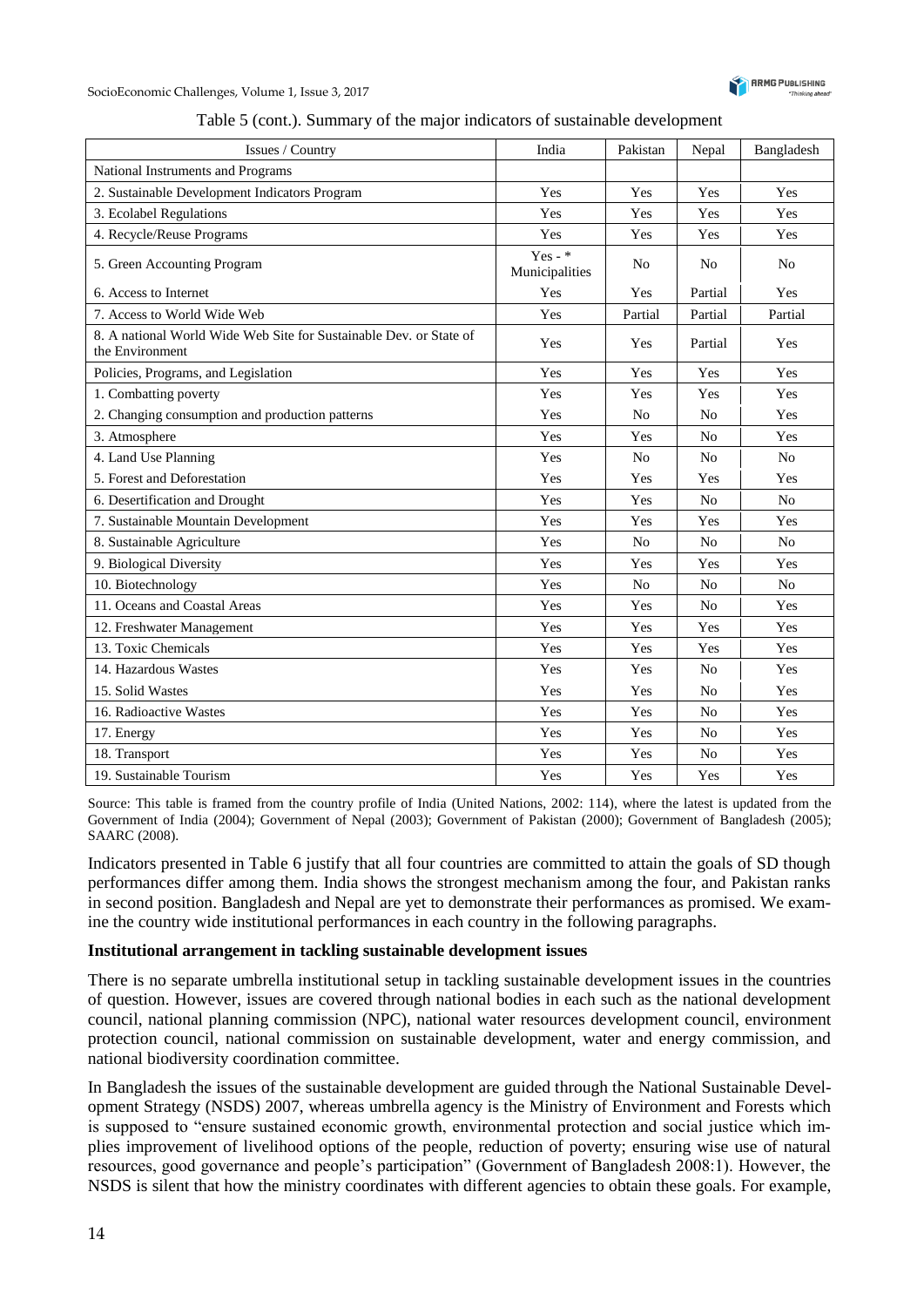

the NSDS states that "the Ministry of Agriculture through the Bangladesh Agricultural Research Council (BARC) deals with productivity aspects of land. Under the same ministry, the Department of Agricultural Extension (DAE) undertakes extension of the research outcomes of the institutes mentioned above. The Department of Environment (DoE) under the Ministry of Environment and Forest (MoEF) deals with aspects of land pollution" (Government of Bangladesh 2008:67). The report reveals the complexity of sustainable development but silent on how practically policy functions.

In India, the report on Sustainable Development Perspectives notes that "Sustainable development is achieved through optimizing gains from several variables, rather than maximizing those from a single one. This requires government departments, by convention sectorally organized, to work together, or in some cases as a single multi-disciplinary authority" (Government of India 2010:9), and accepts that there is not yet such institutional frame is setup. In so far, the Ministry of Environment and Forests is the focal agency in addressing the issues on SD.

In Nepal, the main agencies responsible for SD include the Ministry of Forests and Soil Conservation (MFSC) and Ministry of Environment, Science, and Technology (MEST) and other lines agencies.

In Pakistan, the Ministry of Environment and Forests looks after the environmental affairs (FAO 1997; Government of Pakistan 2000; Indian National Science Academy 2001; Government of Nepal 2004; Biswas and Islam 2004; Government of India, Ministry Of Environment and Forests 2007; ICIMOD 2007; Riaz 2010). However, in all four countries there are no institutions or agencies in operation specialize in sustainable development and management, regardless of external support to obtain the goals of sustainability.

For example, these countries also receive help from the South Asian Association for Regional Cooperation (SAARC) to attain the goal of SD. SAARC aims to enhance institutional capacity not only within these four countries but among all its eight-member countries. It also coordinates with the Bay of Bengal Initiative for Multi Sectoral Technical and Economic Cooperation (BIMSTEC). BIMSTEC is a sub regional mechanism for selected South-South East Asian Member Countries. These countries include Bangladesh, Bhutan, India, Myanmar, Nepal, Thailand, and Sri Lanka). In addition, SAARC also coordinates with Asian Disaster Reduction and Response Network (ADRRN), IUCN regional office, UN Agency Regional Office, and several other international organizations to address environmental issues of South Asia. SAARC has also established Regional Institutions to strengthen the regional collaboration and networks, including *SAARC Meteorological Research Centre* (Climate change in Asia 2007:19<sup>1</sup>) and Agricultural Centre (SAC) Dhaka, Tuberculosis Centre (STC), Kathmandu, Documenta*tion Centre (SDC), New Delhi, Human Resources Development Centre (SHRDC), Islamabad, Coastal Zone Management Centre (SCZMC), Maldives, Information Centre (SIC), Nepal, Energy Centre (SEC), Pakistan Disaster Management Centre (SDMC), India, Forestry Centre (SFC), Bhutan and SAARC Cultural Centre (SCC)* (Biswas and Islam 2004; ICIMOD 2007; Riaz 2010). Likewise, regional institutions such as International Centre for Integrated Mountain Development (ICIMOD) and the IUCN headquartered in Kathmandu Nepal have been helping South Asian countries to attain SD goals. Additionally, other institutions such as Asia-Pacific Network for Global Change Research (APN), International Foundation for Science (IFS), the United Nations University (UNU), the South-South-North (SSN), South-South-North Adaptation Project Protocol (SSNAPP) also work as regional institutions to implement the goals of SD. Many of these institutions are operating under the existing legacies in those countries which were colonized previously, while in countries without any colonial experience, these organizations are operating with new structures (Bhandari, 2017, 2012, 2012a).

#### **Legacy and cooperative practice in pursuit of sustainability**

l

Bangladesh, India, and Pakistan have inherited the conservation legacy from as former British colonies. Nepal was never colonized, but its conservation programs and policies were also influenced from the Indian forestry. Among these four countries, India is ahead in the institutionalization and management of forest resources. Nepal has a relatively recent history of utilizing modern tools in forest management (SAARC 2008).

<sup>&</sup>lt;sup>1</sup> (SMRC is very important regional organization in South Asia that concentrates primarily on the research aspects of weather forecasting and monitoring; its research areas include weather prediction and compiling climatological information; and in addition to monitoring weather phenomena, SMRC is also engaged in developing a networking system among the Member States.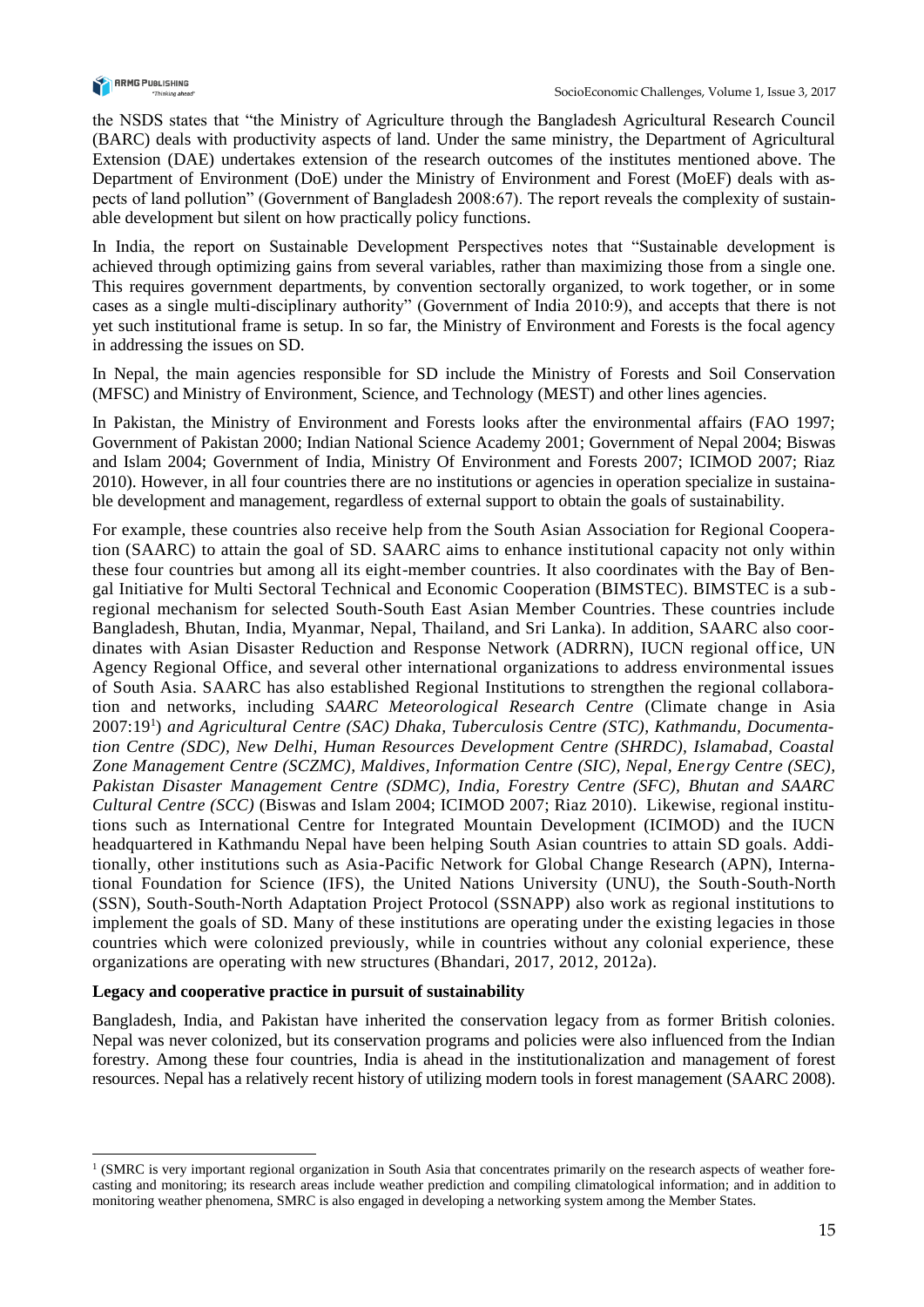However, in recent years it has prepared and implemented several instruments<sup>2</sup> and has demonstrated model work in the conservation of nature through citizen participation, despite political upheavals and tensions. Bangladesh, India, and Pakistan have attempted to implement Nepal's model, but have had limited success (Bhandari, 2011). There is no explanation in this regard why the same approach works successfully in one country and not in other despite having similar cultures, traditions, economic conditions, and topography.

In terms of modern conservation practice all four countries have similar histories. Conservation efforts largely began after the 1972 United Nations Conference on the Human Environment in Stockholm. The Conference put much emphasis on forest and environmental conservation. From 1972 onward, all four countries took major steps toward environmental management, including forestry and biodiversity. Their governments also initiated policies, rules and regulations to address global biodiversity issues. In policy formations India, has been pioneer. For example, in 1972, the Wild Life Protection Act was passed in India which provides for the constitution of a Wild Life Advisory Board, regulation of hunting of wild animals and birds, laying down procedures for declaring the areas as sanctuaries and national parks, and regulation of trade in wild animals (Government of India, 2004). Similarly, to address environmental issues, the Water (Protection and Control of Pollution) Act was passed in 1974, which opened the window for the establishment of central and state pollution control boards for the prevention and control of water pollution. The act seeks to control pollution primarily through standards to be laid down by the boards and the consent orders issued by them. Stiff penalties are imposed for violation. The boards are given ample powers for investigation and inspection, to take samples, and to establish laboratories for analyzing the samples. Likewise, the Water Pollution Control Act and Air (Protection and Control of Pollution) Act were passed in 1981 in India (Government of India 2004; SAARC 2008), setting standards to control air pollution. Following the footsteps of India, Nepal, Pakistan and Bangladesh<sup>3</sup> also introduced legal instruments to address environmental problems.

In all four countries, there is a participatory approach to development planning, decision making and implementation and monitoring processes. Bangladesh has the strongest NGO network and presence, followed by India and Pakistan. Nepal does not have as large number of NGOs as the other three countries; however, Nepali NGOs have a strong presence in most of the social sectors. All four countries have signed numerous humanitarian and environment-related international treatises, conferences, and agreements (Table 7, see in Appendix).

Similarly, these countries also have maintained memberships of over 65 international organizations. India became the member of the United Nations (October 30, 1945) and the Non-Aligned Movement of UNEP. She is a leading member of the South Asian Association for Regional Cooperation (SAARC). Similarly, Pakistan entered the UN on September 30, 1947; Nepal on December 14, 1955 and Bangladesh on September 17, 1974. All countries have signed several international conservation binding treaties, conventions and conferences. These countries host many international organizations (IOs) (Government of Bangladesh 2005, 2007; Government of India 2004, 2010; Government of Nepal 2003, 2009; Government of Pakistan 2000, 2003, 2009, and 2010); SAARC 2008, 2010). Several IOs have their headquarters in these countries and these IOs are involved in environment and forest conservation, human rights, education, women empowerment, agricultural development, and green industrial development.

Despite the memberships of several international organizations and showing the commitments to the international treaties and conventions, these countries are falling behind to achieve the goals of sustainable development. Among several reasons, the lack of competitive capacity to tackle the poverty, and increasing inequality have hindered these countries from achieving the desired goals of SD. The performance indices of various indicators such as HDI, MPI, GCI, and MPI suggest that these countries are far behind in achieving the goals of sustainable development. The roles of institution become stronger only when socioeconomic

-

<sup>&</sup>lt;sup>2</sup> i.e. National Forestry Plan 1976; National Conservation Strategy 1988; Forestry Sector Policy 1989; Nepal Environmental Policy and Action Plan 1993; Master Plan for the Forestry Sector 1989–2010; Nepal Biodiversity Strategy 2002; and environment Regulations and Guidelines like Environmental Impact Assessment Guidelines for the Forestry Sector 1995; Buffer Zone Regulations 1996; Environment Protection Regulations 1997; Buffer Zone Management Regulation 1996 etc.

<sup>&</sup>lt;sup>3</sup> In Nepal, policies for the conservation and protection of forests and biodiversity have emphasized decentralization and community participation; in Bangladesh policies focus on increasing tree cover in agricultural and urban landscapes. Similarly, in India many initiatives have addressed joint forest management and resolving tenure issues with a Forest Rights Act. Pakistan has not been as successful as the other countries and recently, made an appeal for UNFCCC assistance in conducting a National Economic, Environment and Development Study to engage in mitigation and adaptation activities. Among the four Nepal, Bangladesh and Pakistan have been benefiting most from the IUCN in preparing conservation policies. While India has the most advanced policies, it lacks effective implementation. Having a strong knowledge-based system of environmental policy, India has been helping Nepal prepare policies and providing financial support for project implementation (Kant et al. 2010).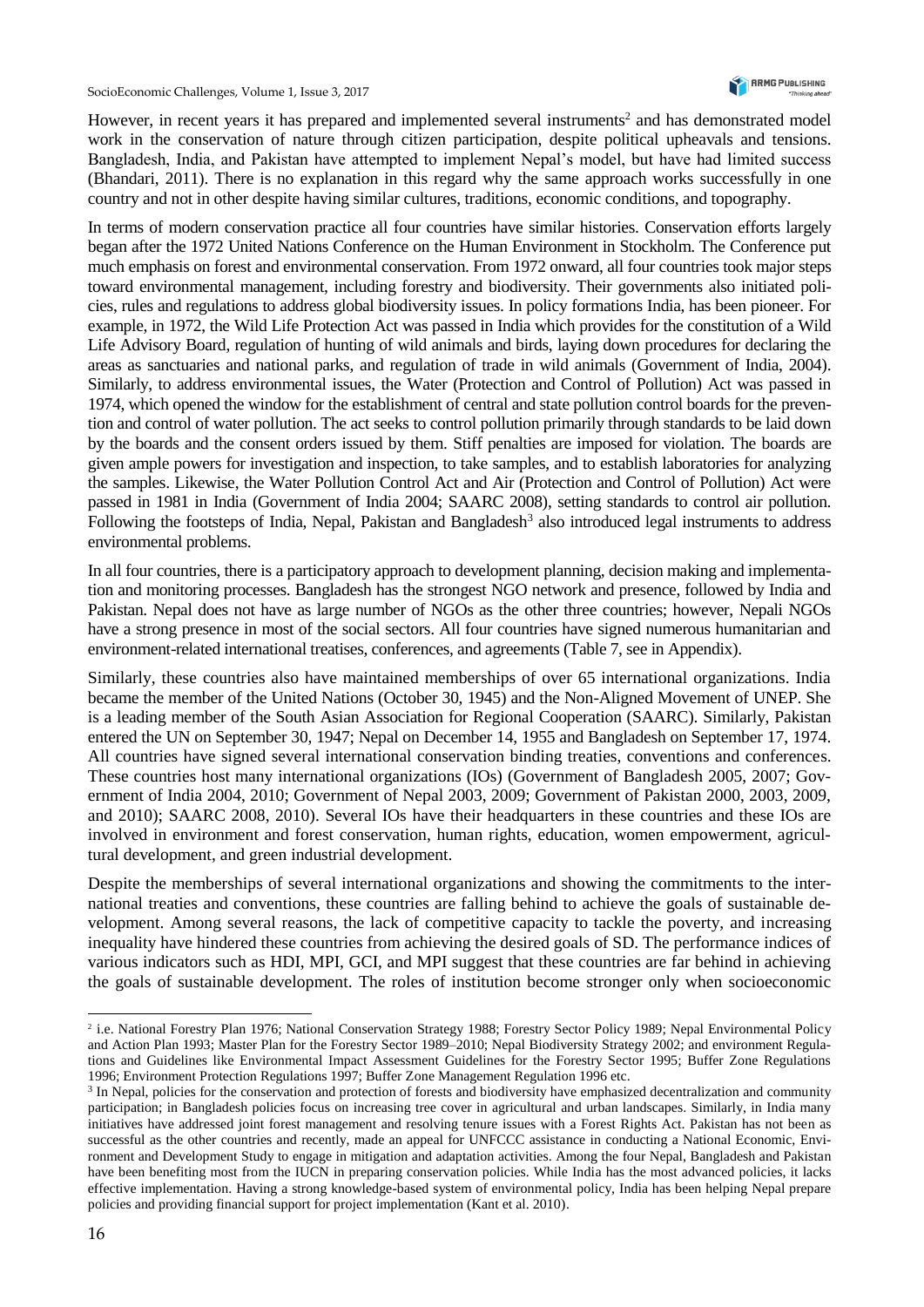

conditions can meet the citizens' aspiration (North 1981). When there is poverty and hunger as the rule of natural, one needs to survive first. The countries of this study are still at the first tier of development; for example, 17% of the total population in Bangladesh, 33.5% in India, 24% in Nepal, and 33.5% Pakistan are still living with the < \$1/day (ADB-ICIMOD 2006; SDPI 2006; UNEP-DA 2008). To attain the goal of sustainability it is necessary to fulfill the citizens' aspiration which is only possible when these countries will be able to stabilize the population growth, eradicate poverty and hunger, able to eradicate common diseases, and fill the gap of gender inequality. Poverty and inequality are the functions of resource scarcity and these scarcities weaken the institutions as Warleigh rightly puts:

"Institutions act as forums in which actors cooperate, argue, deliberate and make the decisions which eventually constitute the policy. Institutions can also shape the values and belief systems of those who work within them. As a result, they influence not just what actors do, but often also how they view the world in which they live as well as the people and ideas with which they must engage in order to realize goals" (2002: 4).

In the South Asian context in general and with reference to these four countries in particular, citizens lack minimum standards for living due to poverty. In this rampant poverty, it is unlikely that any formal or informal institutions can bring the desired outcome by framing the Institutional Architecture to achieve the goal of Sustainable Development (SD).

## **Conclusion**

In this paper, we explored how institutional arrangements have been made and utilized in the four countries of South Asia. An analysis of available facts revealed that there is no universal model to examine country-specific institutional architecture to achieve the goal of sustainable development. Thus, we analyzed the countries' situation by utilizing the Governance and Environmental Performance Index (EPI); the Global Competitiveness Index (GPI), Human development Index (HDI) and Multidimensional Poverty Index (MPI). This study shows that these countries are not being able to frame institution to address the issues of SD because of the inherent poverty. Though these countries have made necessary efforts, yet these efforts have not been able in moving forward to muster sustainability goals.

The institutional framework for sustainable development covers a spectrum of formal and informal networks and arrangements. An effective institutional architecture is the key to the implementation of sustainable development. A strong institutionalization is required in all socio-economic sectors to help in decision-making processes. Available records revealed have poor HDI and MPI and competitiveness indices. Since sustainability is a function of all integrated work, the major hurdles these countries facing today are poor social and economic conditions. Because of large gaps in terms of the HDI, MPI, competitiveness, and environmental sustainability performance, these countries are not equipped to institutionalize the environmental, social and economic pillars in their institutional architecture to accomplish the goals of sustainable development. Though these countries have expressed their commitments to craft rules and regulations within their boundaries and they are willing to sign-up in needed agreements, they still need to increase their capabilities to monitor and timely reporting practices, promote sustainable livelihoods, and reduce dependency on natural resources.

In achieving SD goals, it is essential that country should be able in achieving the overall competitiveness, which is pillared by the social, economic, environmental and institutional development indicators. We argue that to address the overall themes of SD and to obtain the desire outcome it is mandatory that country fulfills at least basic requirement of competiveness. These include proper macroeconomic environment, health and primary education for its citizens' wellbeing.

# **Acknowledgement**

We acknowledge the input of Dr. Nimisha Bhattarai, who helped us for gathering information on biodiversity information. We thank to Ms. Prajita Bhandari for insightful comments, and input. We would also like to thank to Prameya and Manaslu specially for their positive comments on the language pattern of this paper. We would also like to thank the reviewer panel for their input and comments.

# **References**

1. Asian Development Bank (2004). Development Indicators Reference Manual; Concepts and Definitions; Economics and Research Department, Development Indicators and Policy Research Division, the Asian Development Bank (ADB), Manila, Philippines. Available at [http://www.adb.org/Statistics/pdf/Reference-Manual.pdf.](http://www.adb.org/Statistics/pdf/Reference-Manual.pdf)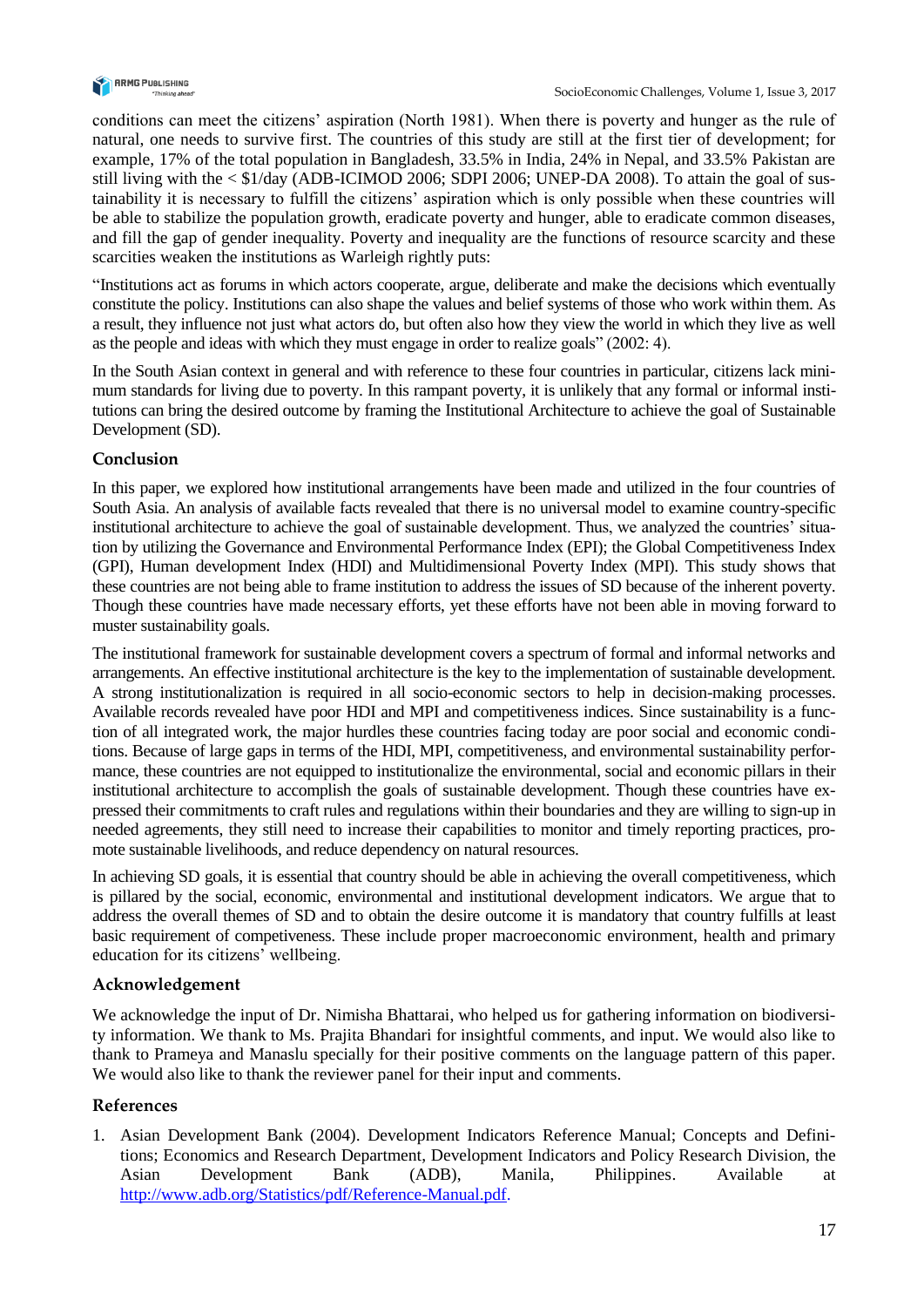- 2. ADB-ICIMOD (2006). *Environment Assessment of Nepal: Emerging Issues and Challenges*. ADB, Manila, ICIMOD, Kathmandu.
- 3. Alkire, Sabina and Santos, Maria Emma (2010). *Multidimensional Poverty Index: 2010 Data*. Oxford Poverty and Human Development Initiative. Available at www.ophi.org.uk/policy/multidimensionalpoverty-index/. Accessed on 5/20/2011.
- 4. Allvoices (2010). *India ranks 119th in Human Development Index 2010-UN*. Allvoices, San Francisco, CA 94104. Available at http://www.allvoices.com/contributed-news/7238938-india-ranks-119th-inhuman-development-index-2010un. Accessed on 5/20/2011.
- 5. Anaedu, O. and Engfeldt, Lars-Goran (2002). Sustainable Development Governance. Paper prepared for consideration in the Second Week of the Third Session of the Preparatory Committee for WSSD.
- 6. Bhandari, Medani P. (2017). The Pedagogical Development of the International Organization and Organizational Sociology Theories and Perspectives, in Douglass Capogrossi (Ed.). *Educational Transformation: The University as Catalyst for Human Advancement. Xlibris Corporation, USA (in press).*
- 7. Bhandari, Medani P. (2012). Environmental Performance and Vulnerability to Climate Change: A Case Study of India, Nepal, Bangladesh, and Pakistan. *Climate Change and Disaster Risk Management. Series: Climate Change Management*, pp. 149-167. Springer, New York / Heidelberg, ISBN 978-3-642- 31109-3.
- 8. Bhandari, Medani P. (2012). Exploring the International Union for the Conservation of Nature (IUCN's) National Program Development in Biodiversity Conservation: A Comparative Study of India, Pakistan, Nepal, and Bangladesh. *Sociology – Dissertations*. 73. Available at [http://surface.syr.edu/soc\\_etd/73.](http://surface.syr.edu/soc_etd/73)
- 9. Biswas, Aruna and Islam, Safiqul, A.N.M. (2004). *Regional Workshop on Science & Technology Statistics* organized by: UNESCO Institution for Statistics, Ministry of Science and Information & Communication Technology (MOSICT), Bangladesh.
- 10. CIA (2010). The World Fact Book, Government of the United States of America, The Central Intelligence Agency, Office of Public Affairs, Washington, D.C. https://www.cia.gov/library/publications/the-world-factbook/geos/bg.html (Bangladesh) https://www.cia.gov/library/publications/the-world-factbook/geos/in.html (India) (accessed on 11/17/10) https://www.cia.gov/library/publications/the-world-factbook/geos/np.html (Nepal) https://www.cia.gov/library/publications/the-world-factbook/geos/pk.html (Pakistan).
- 11. Climate change in Asia (2007). Background Paper Impacts, vulnerability and adaptation to climate change in Asia, Beijing, China 11-13 April 2007, This paper was commissioned by the secretariat of the United Nations Framework Convention on Climate Change and prepared by Mozaharul Alam, Atiq Rahman, Mariam Rashid, Golam Rabbani, Preety Bhandary, Suruchi Bhadwal, Murali Lal, and Moekti Handajani Soejachmoen. In some parts of the document the secretariat introduced modifications. [http://unfccc.int/files/adaptation/methodologies\\_for/vulnerability\\_and\\_adaptation/application/pdf/unfccc](http://unfccc.int/files/adaptation/methodologies_for/vulnerability_and_adaptation/application/pdf/unfccc_asian_workshop_background_paper.pdf) [\\_asian\\_workshop\\_background\\_paper.pdf.](http://unfccc.int/files/adaptation/methodologies_for/vulnerability_and_adaptation/application/pdf/unfccc_asian_workshop_background_paper.pdf)
- 12. Cotter, B. and Hannan, K. (Environs Australia) (1999). Our Community Our Future: A Guide to Local Agenda 21, Commonwealth of Australia, Canberra.
- 13. Desai, B. H., Oli, K. P., Yang Yongping, Chettri, N. and Sharma, E. (2011). *Implementation of the Convention on Biological Diversity: A retrospective analysis in the Hindu Kush-Himalayan countries*, ICI-MOD, Kathmandu.
- 14. Environmental Performance Index (EPI) (2010). (repared by the Yale Center for Environmental Law and Policy (YCELP) Yale University and Center for International Earth Science Information Network (CIESIN), Columbia University, Available at: [http://epi.yale.edu](http://epi.yale.edu/) and distributed by the NASA Socioeconomic Data and Applications Center at [http://sedac.ciesin.columbia.edu/es/epi/.](http://sedac.ciesin.columbia.edu/es/epi/)
- 15. EPI (2010). Environmental Performance Index, Summary for Policymakers, Yale Center for Environmental Law and Policy, CT and Columbia University in collaboration with the World Economic Forum, Geneva, Switzerland, Joint Research Centre of the European Commission, Ispra, Italyhttp://epi.yale.edu/epi-2010.pdf; http://epi.yale.edu/Countries/Bangladesh; http://epi.yale.edu/ Countries/Nepal?grouping\_id=2; http://epi.yale.edu/Countries/India?grouping\_id=2; http://epi.yale.edu/ Countries/Pakistan?grouping\_id=2; http://www.ciesin.columbia.edu/repository/epi/data/2010EPI\_ summary.pdf.
- 16. European Union-EU (2009). Study on understanding the causes of biodiversity loss and the policy assessment framework, in the context of the Framework Contract No (DG ENV/G.1/FRA/ 2006/0073, Specific Contract No-DG.ENV.G.1/FRA/2006/0073) (prepared by Allister Slingenberg, Leon Braat, Henny van der Windt, Koen Rademaekers, Lisa Eichler, Kerry Turner) for European Commission, Di-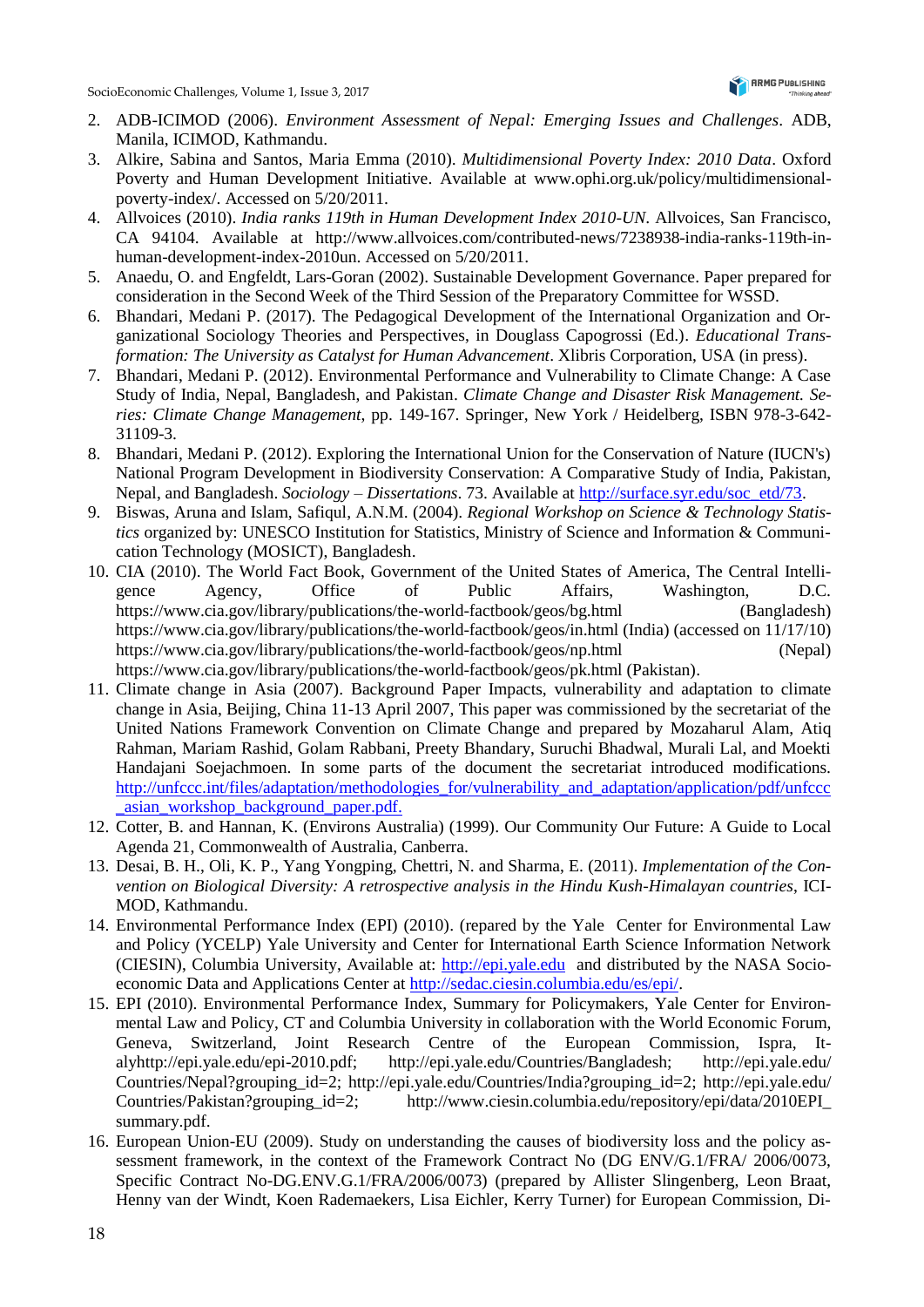

rectorate-General for Environment, Brussels [http://ec.europa.eu/environment/enveco/biodiversity/pdf/causes\\_biodiv\\_loss.pdf](http://ec.europa.eu/environment/enveco/biodiversity/pdf/causes_biodiv_loss.pdf)

- 17. FAO (1997). Asia-Pacific Forestry Sector Outlook. *Study Working Paper Series Working Paper No: APFSOS/WP/32*, Country Report – Nepal, Forestry Policy and Planning Division, Rome and Regional Office for Asia and the Pacific, Bangkok. Available at [ftp://ftp.fao.org/docrep/fao/W7719E/W7719E00.pdf.](ftp://ftp.fao.org/docrep/fao/W7719E/W7719E00.pdf)
- 18. Government of India-GoI (2010). Inputs for the Secretary-General's Report to the Second Preparatory Committee of UNCSD Ministry of Environment and Forests, Government of India. Available at [http://www.uncsd2012.org/files/response-member-states/Questionnaire-Email-submission-India](http://www.uncsd2012.org/files/response-member-states/Questionnaire-Email-submission-India(Attachment).pdf) [\(Attachment\).pdf.](http://www.uncsd2012.org/files/response-member-states/Questionnaire-Email-submission-India(Attachment).pdf)
- 19. GoI (Government of India) (2010). India's major donors and collaborative partners in addressing the environment and climate change issues. Available at [http://www.karmayog.com/lists/foreigndonors.htm.](http://www.karmayog.com/lists/foreigndonors.htm) Accessed on 05/02/2011.
- 20. --- (2004). India's Initial National Communication to the United Nations Framework Convention on Climate Change. New Delhi: Ministry of Environment and Forests.
- 21. --- (2007). Protection, Development, Maintenance and Research in Biosphere Reserves in India. *Guidelines and Proforma*. Government of India, Ministry Of Environment and Forests, CGO Complex, Lodi Road, New Delhi-110003. Available at [www.envfor.nic.in](http://www.envfor.nic.in/) October, 2007. [http://envfor.nic.in/divisions/csurv/BR\\_Guidelines.pdf.](http://envfor.nic.in/divisions/csurv/BR_Guidelines.pdf) Accessed on 04/23/2010.
- 22. Government of Bangladesh (2005). *National Adaptation Program of Action (NAPA), Final Report*. November 2005, Ministry of Environment and Forest Government of the People's Republic of Bangladesh. Available at [http://www.moef.gov.bd/bangladesh%20napa%20unfccc%20version.pdf.](http://www.moef.gov.bd/bangladesh%20napa%20unfccc%20version.pdf) Accessed on 05/29/2011.
- 23. --- (2007). Climate Change and Bangladesh. Climate Change Cell Department of Environment Government of the People's Republic of Bangladesh, Dhaka. Available at [http://www.bdresearch.org.bd/home/climate\\_knowledge/cd1/pdf/Bangladesh%20and%20climate%20ch](http://www.bdresearch.org.bd/home/climate_knowledge/cd1/pdf/Bangladesh%20and%20climate%20change/Climate%20change%20impacts%20,vulnerability) [ange/Climate%20change%20impacts%20,vulnerability.](http://www.bdresearch.org.bd/home/climate_knowledge/cd1/pdf/Bangladesh%20and%20climate%20change/Climate%20change%20impacts%20,vulnerability)
- 24. Government of Bangladesh (2008). National Sustainable Development Strategy (NSDS). Department of Environment Ministry of Environment and Forests Government of the People's Republic of Bangladesh, Dhaka.
- 25. Government of Nepal (2002). Nepal Biodiversity Strategy, Ministry of Forests and Soil Conservation, Government of Nepal, Kathmandu. Available at [http://www.mfsc.gov.np/upload/4\\_Biodiversity\\_Strategy.pdf.](http://www.mfsc.gov.np/upload/4_Biodiversity_Strategy.pdf) Accessed on 05/10/2011.
- 26. --- (2004). Initial National Communication to the Conference of the Parties of the United Nations Framework Convention on Climate Change, Ministry of Population and Environment, Kathmandu. Available at [http://unfccc.int/resource/docs/natc/nepnc1.pdf.](http://unfccc.int/resource/docs/natc/nepnc1.pdf)
- 27. --- (2009). Nepal Major Activities on Climate Change Regime, Government of Nepal, Ministry of Environment, Science and Technology (MoEST), Singhdarbar, Kathmandu, Nepal. Available at [www.most.gov.np/np/downloads/cc%20activities.doc.](http://www.most.gov.np/np/downloads/cc%20activities.doc) Accessed on 05/26/2011.
- 28. Government of Pakistan (2000). National Report of Pakistan on the Implementation of United Nations Convention to Combat Desertification (UNCCD). Ministry of Environment, Local Government and Rural Development, Government of Pakistan, Islamabad (April 2000). Available at http://www.unccd.int/cop/reports/asia/national/2000/pakistan-eng.pdf.
- 29. --- (2003). *Pakistan's Initial National Communication on Climate Change*. Government of Islamic Republic of Pakistan Ministry of Environment, Islamabad, Pakistan. Available at [http://unfccc.int/resource/docs/natc/paknc1.pdf.](http://unfccc.int/resource/docs/natc/paknc1.pdf) Accessed on 06/03/2011.
- 30. --- (2009). Implementation of the UU Framework Convention on Climate Change (UNFCCC) in Pakistan (presented by Ahmad Jan Malik Section Officer (NCS-1), Ministry of Environment, Islamabad. Available at [http://www.ap-net.org/docs/14th\\_seminar/malik.pdf.](http://www.ap-net.org/docs/14th_seminar/malik.pdf) Accessed on 06/03/2011.
- 31. --- (2010). Labor Policy 2010. Government of Pakistan, Islamabad. Available at [http://www.lmis.gov.pk/publications/LPP.pdf.](http://www.lmis.gov.pk/publications/LPP.pdf)
- 32. ICIMOD (2007). *Protected Areas, Ramsar Sites, and World Heritage Sites*. Nepal Biodiversity Resource Book. ICIMOD, MOEST, GoN, Kathmandu, Nepal.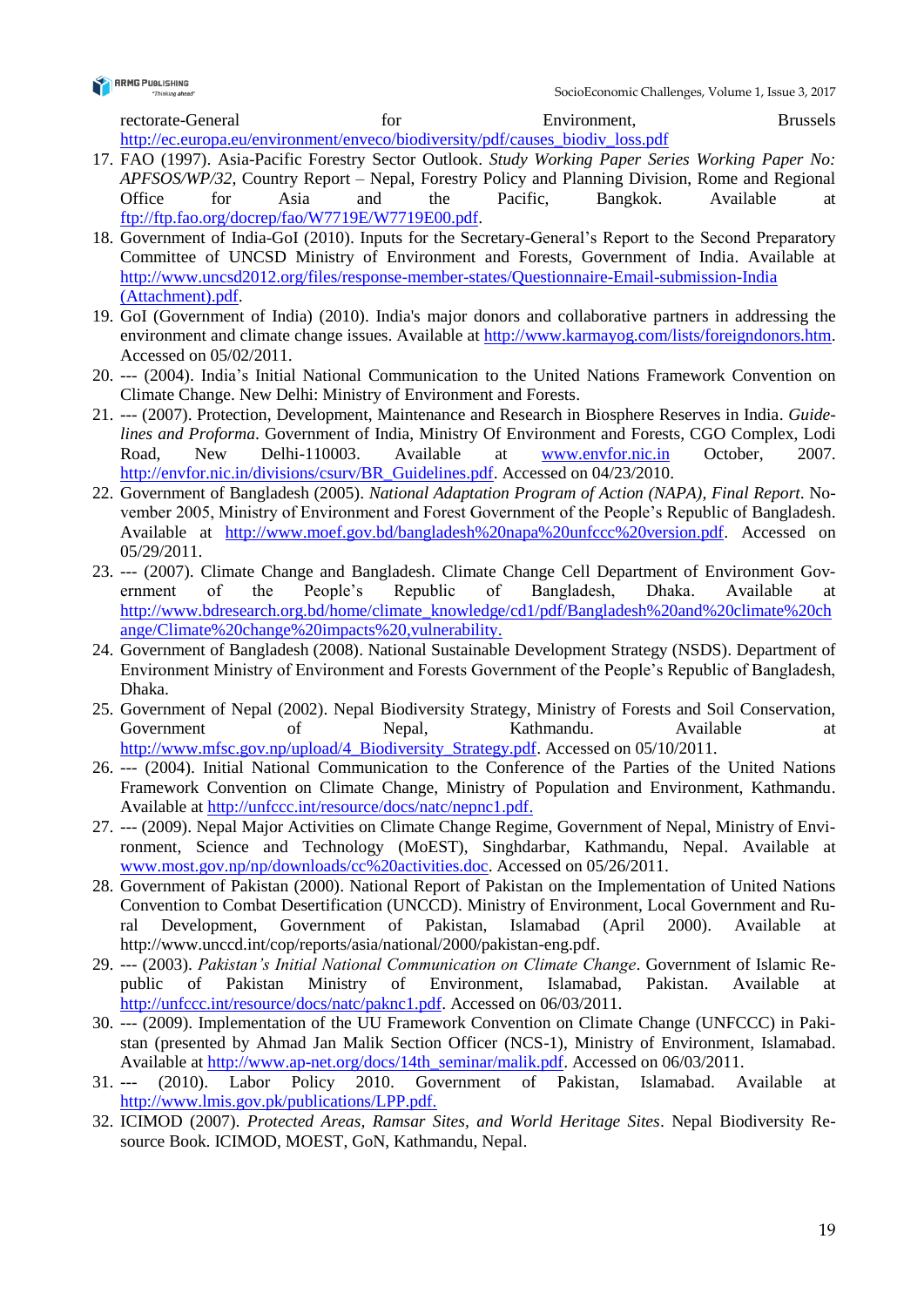- 33. ICIMOD-UNEP (2009). *Inception Workshop Report, Kailash Sacred Landscape Conservation Initiative Kathmandu*, Nepal, International Centre for Integrated Mountain Development (ICIMOD), Nepal, United Nations Environment Program (UNEP), Kenya.
- 34. Indian National Science Academy (2001). *Pursuit and promotion of science: The Indian experience*. Publication of Indian National Science Academy, Published by S. K. Sahni, Executive Secretary, Indian National Science Academy, Bahadur Shah Zafar Marg, New Delhi-110001. [http://www.insaindia.org/INSA-book.pdf.](http://www.insaindia.org/INSA-book.pdf) Accessed on 04/22/2011.
- 35. OPHI (2010). Oxford Poverty & Human Development Initiative. Oxford Department of International Development, Queen Elizabeth House, University of Oxford. Available at [http://www.ophi.org.uk/policy/multidimensional-poverty-index/.](http://www.ophi.org.uk/policy/multidimensional-poverty-index/) Accessed on 05/20/2011.
- 36. SAARC (2008). SAARC *Statistics Year Book Part-1*. SAARC Secretariat, Kathmandu. Available at [http://www.bbs.gov.bd/WebTestApplication/userfiles/Image/Test1/SAARC\\_Part-1.pdf.](http://www.bbs.gov.bd/WebTestApplication/userfiles/Image/Test1/SAARC_Part-1.pdf)
- 37. --- (2010). Area of Cooperation-Environment, SAARC Secretariat, Kathmandu. Available at [http://www.saarc-sec.org/areaofcooperation/cat-detail.php?cat\\_id=54.](http://www.saarc-sec.org/areaofcooperation/cat-detail.php?cat_id=54) Accessed on 05/30/2011.
- 38. Sathaye, Jayant, Shukla, P. R. and Ravindranath, N. H. (2006). Climate change, sustainable development and India: Global and national concerns. *Current Science*, *90*(3), 314-325.
- 39. SDPI (2006). Sustainable Industrial Development / National Environmental Quality Standards. Sustainable Development Policy Institute, Islamabad Available at http://www.sdpi.org/research\_Programme/environment/sustainable\_industrial\_development.htm#6 (accessed on 06/03/2011).
- 40. The World Economic Forum (2010) The Global Competitiveness Index 2010-2011 rankings and 2009- 2010 comparisons, World Economic Forum 91-93 route de la Capite, CH - 1223 Cologny/Geneva, Switzerland and World Economic Forum USA, 3 East 54th Street, 17th Floor, New York, NY 10022, USA http://www.weforum.org/en/index.htm
- 41. Treaties Office Database of the European Commission (2010). Database of the European Commission, Belgium. Available at http://ec.europa.eu/world/agreements/default.home.do.
- 42. UNDP (2010). Global Human Development Report 2010. Human Development Report Office, New York.
- 43. United Nations (2002). Country Profile of Government of India for World Summit for Sustainable Development (WSSD). United Nations, New York.
- 44. --- (2002). Country Profile of Government of Bangladesh for World Summit for Sustainable Development (WSSD), United Nations, New York.
- 45. --- (2002). Country Profile of Government of Nepal for World Summit for Sustainable Development (WSSD), United Nations, New York.
- 46. --- (2002). Country Profile of Government of Pakistan for World Summit for Sustainable Development (WSSD), United Nations, New York.
- 47. --- (2002). Implementing Agenda 21 Report of the Secretary-General. Commission on Sustainable Development acting as the preparatory committee for the World Summit on Sustainable Development Second session 28 January-8 February. 2002.E/CN.17/2002/PC.2/7.
- 48. UN-DSD (United Nations Division for Sustainable Development) (2007). *Indicators of Sustainable Development: Guidelines and Methodologies* (3rd Edition). United Nations, New York Available athttp://www.un.org/esa/sustdev/natlinfo/indicators/guidelines.pdf.
- 49. United Nations Department of Economic and Social Affairs (UNDESA) (2011). The Transition to a Green Economy: Benefits, Challenges and Risks from a Sustainable Development. Perspective Report by a Panel of Experts\* to Second Preparatory Committee Meeting for United Nations Conference on Sustainable Development Prepared under the direction of Division for Sustainable Development, UN-DESA United Nations Environment Program UN Conference on Trade and Development, New York. Available at http://www.uncsd2012.org/rio20/content/documents/Green%20Economy\_full%20report% 20final%20for%20posting%20clean.pdf.
- 50. United Nations Environment Program and Development Alternatives UNEP-DA (2008). South Asia Environment Outlook 2009: United Nations Environment Program (UNEP), South Asian Association for Regional Cooperation (SAARC) and Development Alternatives (DA) UNEP, SAARC and DA. Available at http://www.saarc-sec.org/userfiles/SAEO%202009.pdf.
- 51. Warleigh, A. (2002). *Introduction: institutions, institutionalism and decision making in the EU, Understanding European Union Institutions*. A. Warleigh (ed.). Routledge, London and New York, UK and USA.